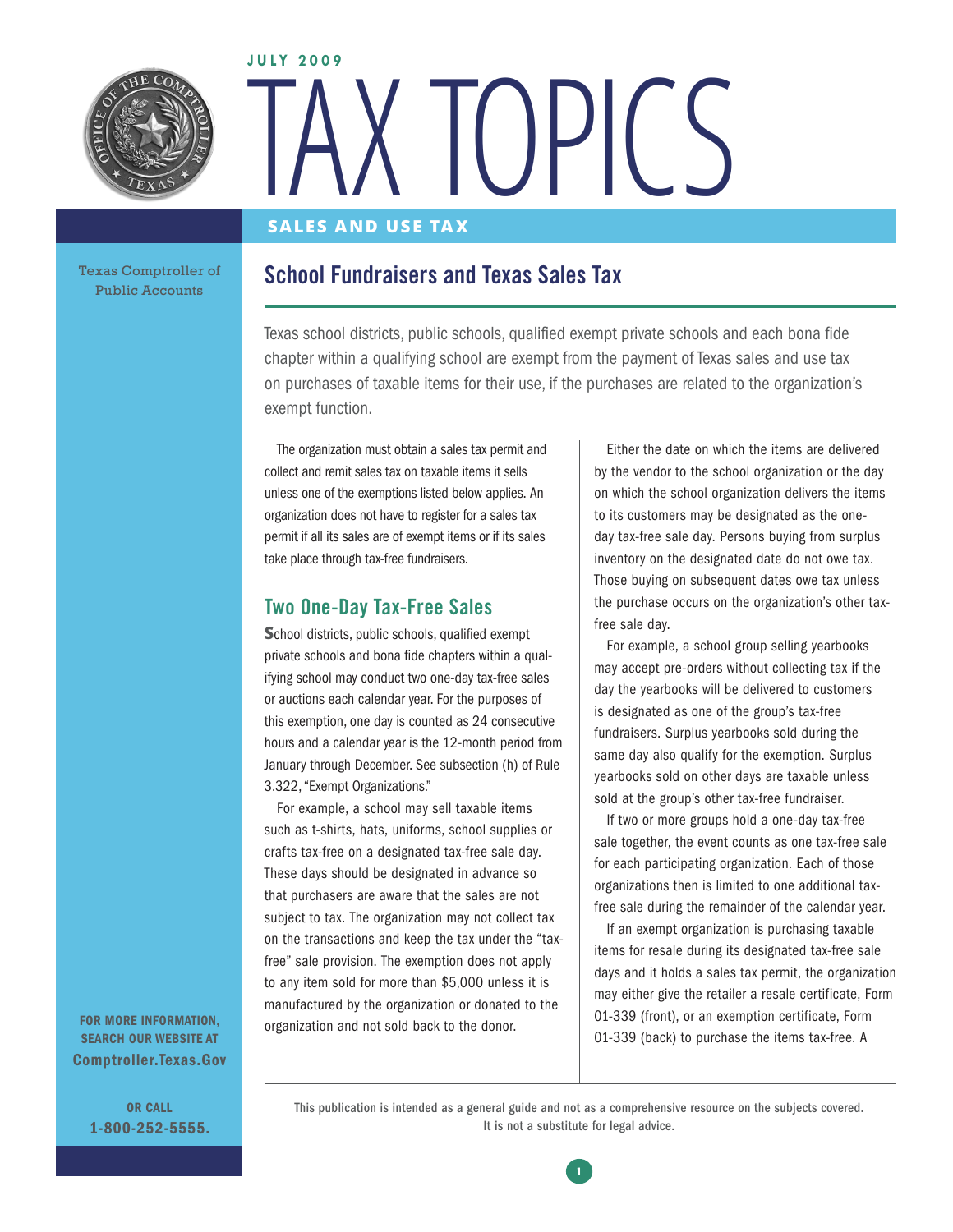Texas Comptroller of Public Accounts



#### SCHOOL FUNDRAISERS AND TEXAS SALES TAX

non-permitted exempt organization, however, may purchase items for resale tax-free by issuing an exemption certificate to the vendor for items sold during its two one-day, tax-free sales.

#### SCHOOLS AND BONA FIDE CHAPTERS

**T**o qualify as a bona fide chapter of a school, a group of students must be organized for an activity other than instruction or to have a tax-free sale. Bona fide chapters include student groups recognized by the school and organized by electing officers, holding meetings and conducting business. There is no limit on the number of bona fide chapters a school can have. Bona fide chapters can include whole grade levels (e.g. senior class, junior class or freshmen), but cannot be limited to specific classes (e.g. Senior English or Biology II). Various other school groups such as a student council, science club or drama club can qualify if they are composed of students and school staff.

A department of a school, such as a purchasing, accounting, maintenance or IT department, is not a bona fide chapter even though it is part of the school or school district.

Groups that are not considered bona fide chapters, unless otherwise qualified to hold the two one-day tax-free sales, must obtain a sales tax permit and collect and remit sales tax on all taxable items sold at fundraisers. Non-student organizations such as booster clubs and PTAs/PTOs cannot qualify as bona fide chapters of a school, but may qualify for the tax-free sale days under other provisions of the Tax Code. See the "Nonstudent Nonprofit Organizations" section in this publication for more information.

### NON-QUALIFYING FUNDRAISERS – ACTING AS AN AGENT OR SALES REPRESENTATIVES

**W**hen a school, school group, PTA/PTO, booster club or other exempt organization raises funds by acting as a sales representative or commissioned sales agent for a for-profit retailer, the group is not responsible for reporting and remitting sales and use tax. As a result, however, the exempt organization is not considered to be the seller and cannot use a tax-free sale day for

this type of event. In these cases, the group receives a commission for holding a book fair or for selling candy, gift wrap, holiday ornaments, candles or similar items.

When an exempt organization acts as a commissioned sales agent or representative for a forprofit seller, the seller should provide instructions and information regarding the proper collection of tax. The for-profit retailer may advertise in the sales catalog or state on each invoice that tax is included or require that tax be calculated and collected based on the selling price of each taxable item. The for-profit retailer is then responsible for remitting the tax collected or backed out to the Comptroller. Similarly, sales of taxable items made through the Web site of a for-profit retailer are also taxable and may not be sold tax-free in connection with a fundraiser.

#### NONSTUDENT NONPROFIT ORGANIZATIONS

**N**onstudent nonprofit organizations that are not bona fide chapters of schools may qualify for two one-day tax-free sales or auctions on their own.

A booster club for a band, football team or similar group may hold two one-day tax-free sales or auctions once it has obtained a sales tax exemption from the Comptroller's office on its purchases.

A nonprofit organization with an Internal Revenue Service (IRS) exemption under Section 501(c)(3), (4), (8), (10) or (19) is exempt from sales and franchise taxes. A booster club that has a 501(c) federal exemptions should complete AP-204 and submit it, along with a copy of its IRS exemption letter, to the Comptroller's office. After the Comptroller's office notifies the club of its exempt status, the club can hold two one-day tax-free sales or auctions each calendar year.

Parent-teacher associations (PTAs) affiliated with the Texas state PTA or the national PTA are exempt as educational organizations and can hold two oneday tax-free sales or auctions each calendar year. Parent-teacher organizations (PTOs), as well as parent-teacher-student associations (PTSAs) and organizations (PTSOs), are also exempt from sales tax as educational organizations.

PTAs *not* affiliated with the Texas state PTA or the national PTA, parent-teacher organizations

FOR MORE INFORMATION, SEARCH OUR WEBSITE AT Comptroller.Texas.Gov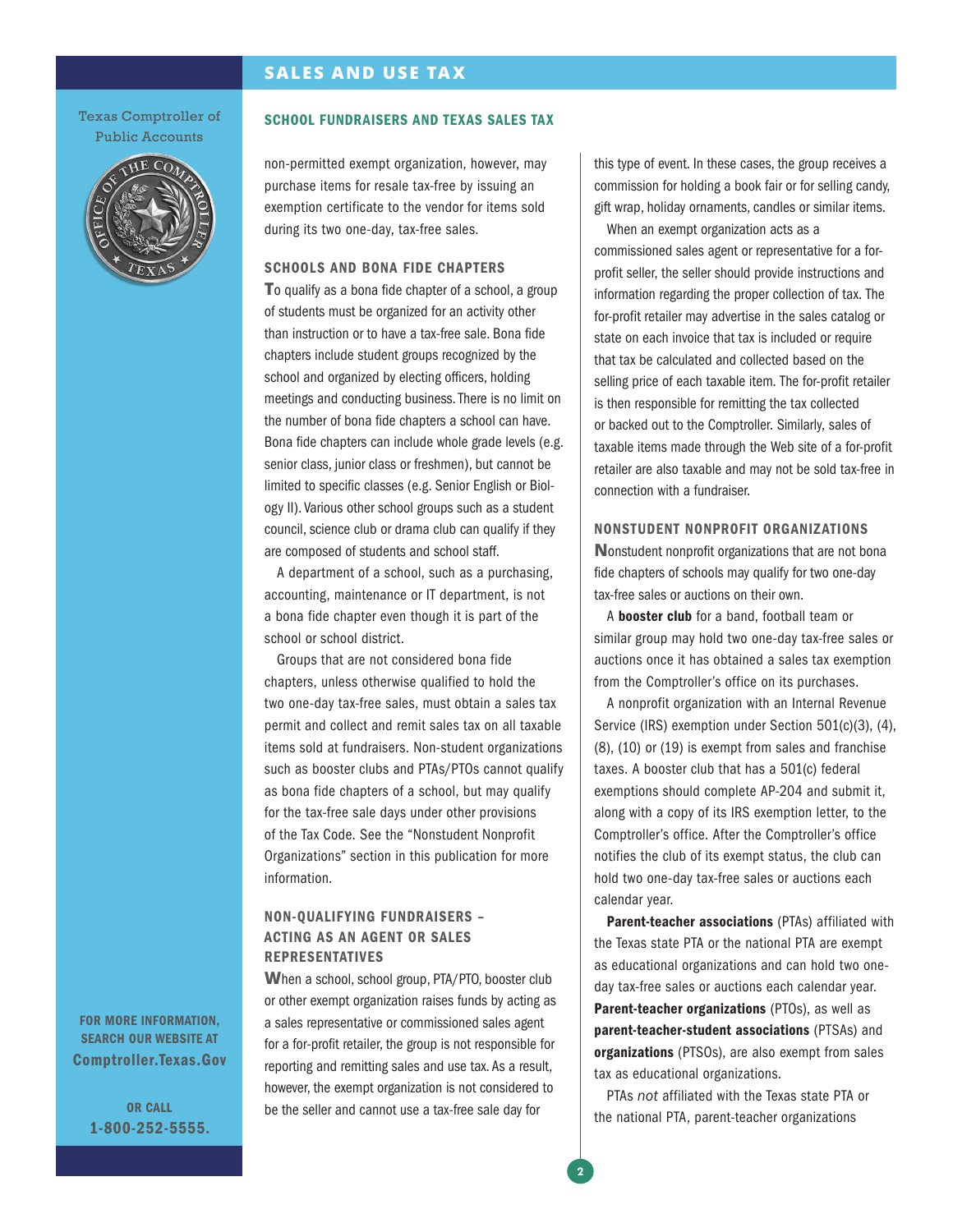#### SCHOOL FUNDRAISERS AND TEXAS SALES TAX

(PTOs) and parent-teacher-student associations (PTSAs) and organizations (PTSOs) are also eligible for exemption from sales tax as educational organizations. These organizations should complete form AP-207 and submit it to the Comptroller's office. Once the exemption has been granted, these organizations can also hold two one-day tax-free sales or auctions each calendar year.

Sales of taxable items by PTAs, PTOs, PTSAs, and PTSOs made at other times of the year are subject to tax.

## Internet Sales

**S**ales of taxable items over the Internet are treated the same as sales of taxable items made at the school or at any other sales location. Schools, school groups and other non-student, nonprofit organizations that accept online orders through a Web site must collect sales tax on taxable items they sell online. An online sale occurring during a one-day tax-free sale, however, would qualify for the exemption.

# Food and Beverage Sales

**A** public or private elementary or secondary school, school group or PTA/PTO does not have to collect tax on sales of meals and food products (including candy and soft drinks) if the sales are made during the regular school day and by agreement with the proper school authorities. This exemption includes food, soft drinks and candy sold through vending machines.

PTAs/PTOs and other qualifying groups associated with a specific public or private elementary or secondary school or school group may also sell meals, food, candy or soft drinks tax-free outside of the school day if the sales are part of the organization's fundraising drive and all net proceeds go to the group for its exclusive use.

#### CONCESSION STANDS

**C**oncession-stand food sales are exempt from tax when made by a school group, PTA/PTO or other group (such as a booster club) associated with a public or private elementary or secondary school, if the sales are part of the organization's fundraising drive and all net proceeds go to the organization for its exclusive use. The exemption applies to sales of soft drinks and candy, but does not include sales of alcoholic beverages. The group can issue an exemption certificate in lieu of paying tax on purchases of candy, sodas, gum and other taxable food items sold at its concession stand. The exemption certificate should state that the group will sell the items as a fundraiser.

## ANNUAL BANQUETS AND ANNUAL FOOD FUNDRAISERS

**A**ll volunteer nonprofit organizations can hold a taxfree annual banquet or other food sale provided the event is not professionally catered; is not held in a restaurant, hotel or similar place of business; is not in competition with a retailer required to collect tax; and the food is prepared, served and sold by members of the organization. The exemption does not apply to the sale or purchase of alcoholic beverages. To qualify for exemption, the food sale must:

- be an annual event;
- **•** last no more than one week;
- **•** be a fundraising project exclusively provided by the volunteers of the participating nonprofit organizations;
- **•** be non-commercial in every respect (that is, the food and beverages cannot be prepared or served by a caterer or a restaurant, and must be prepared and served by the participating organizations' volunteers, without pay); and
- **•** not be held in competition with a retailer at the same event who must collect tax on food and beverage sales.

The annual food sale or banquet exemption does not apply to sales of alcoholic beverages or nonfood items (e.g., arts, crafts or t-shirts). Alcoholic beverages are not food products and are taxable. The type of tax due (sales tax or mixed beverage gross receipts tax) depends upon the type of permit held by the selling organization. As of January 1, 2014, sales of alcoholic beverages, including beer, wine and mixers, made by the holders of a mixed beverage permit are subject to two taxes:

- **•** The 6.7 percent mixed beverage gross receipts tax assessed on the seller, and
- **•** The 8.25 percent mixed beverage sales tax assessed on the purchaser.

#### Texas Comptroller of Public Accounts



FOR MORE INFORMATION, SEARCH OUR WEBSITE AT Comptroller.Texas.Gov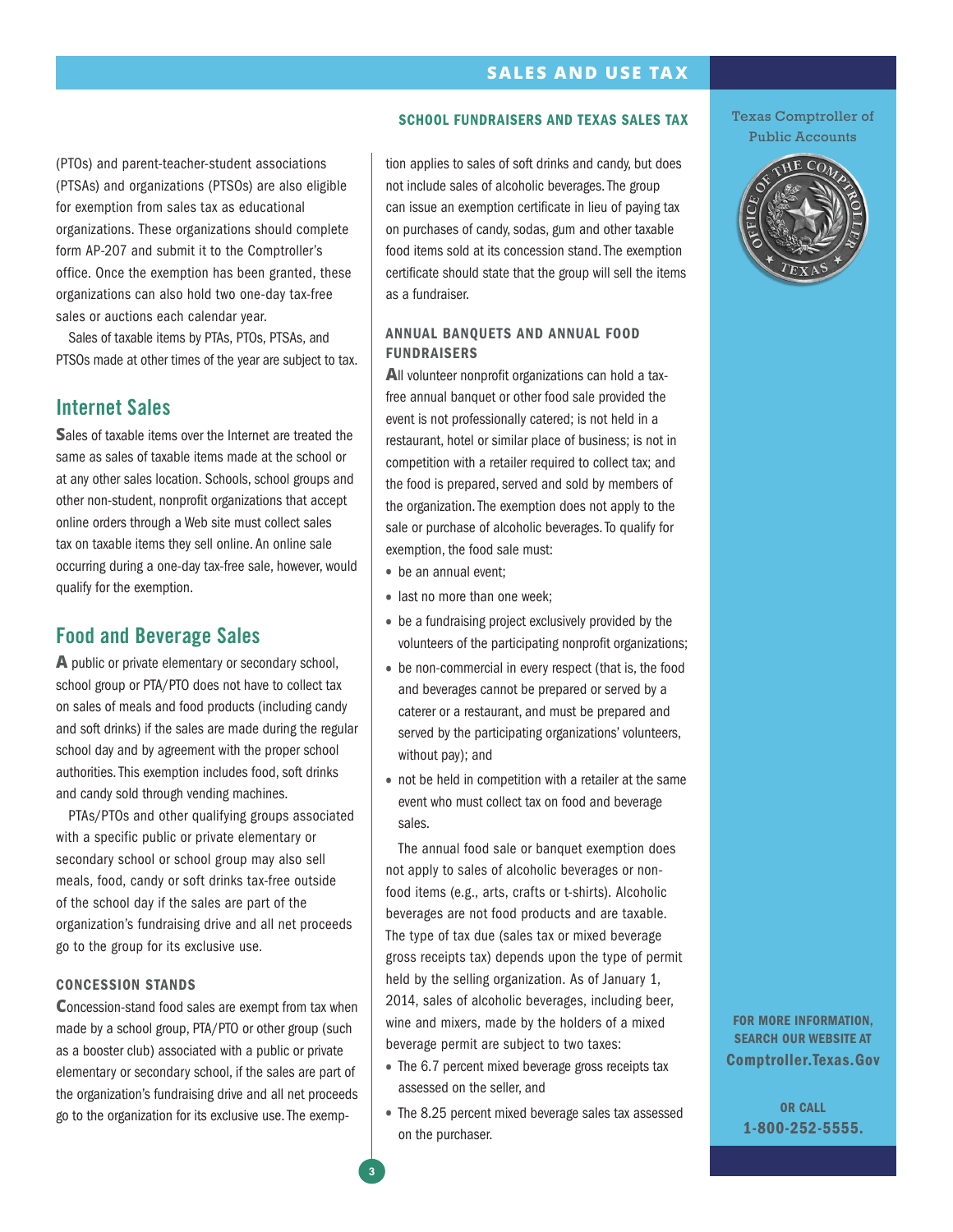Texas Comptroller of Public Accounts



#### SCHOOL FUNDRAISERS AND TEXAS SALES TAX

Sales of beer and wine made by the holder of a beer and wine only permit are subject to sales tax.

## Nontaxable Sales

**S**ome items are not subject to sales tax no matter who sells them.

#### NONTAXABLE FOOD ITEMS

Sales tax is not due on nontaxable food items. Examples of such items include cookie dough, pizza kits, cheese spreads, meat sticks, jelly, salsa, fresh fruit and mixes packaged for preparation at home.

#### MAGAZINE SUBSCRIPTIONS

**S**ubscriptions to magazines entered as periodicals-class (formerly called second-class) mail and sold for six months or more are exempt from sales tax. Single issues and subscriptions for fewer than six months are taxable, however.

#### BAKERY ITEMS

**B**akery products (including but not limited to pies, cakes, cookies, bagels and muffins) are exempt unless sold with plates or eating utensils.

#### GIFT CERTIFICATES AND PASSBOOKS

**S**ales of intangibles such as gift certificates and coupon passbooks are not subject to sales tax. Instead, retailers should collect tax when the certificate or coupon is redeemed for the purchase of taxable merchandise or services. The tax is based on the item's actual retail selling price less any cash discount given at the time of the sale (e.g., a deduction for a coupon). Of course, if the gift certificate is for a nontaxable service such as a haircut, manicure or facial, no sales tax is due when the certificate is redeemed. Taxable services are listed in "Taxable Services" [\(Tax Publication 96-259](http://www.window.state.tx.us/taxinfo/taxpubs/tx96_259.html).)

#### CAR WASHES

**W**ashing a car is not a taxable service under the Texas Tax Code. Groups holding car washes are not required to collect tax on their charges for this service.

# Amusement Services

**T**he sale of an amusement service provided exclusively by a nonprofit organization, other than an IRS Section

501(c)(7) organization, is exempt from sales tax. For example, the sale of an admission ticket to a school carnival, dance, athletic event or musical concert is exempt.

## Periodicals and Writings

**P**eriodicals and writings (reading materials including those presented on audio tape, videotape and computer disk) are exempt from tax if published and distributed by a religious, philanthropic, charitable, historical, scientific or other similar organization not operated for profit. A "similar" organization must be organized for a benevolent purpose and must not be operated for profit. Similar organizations include PTAs, PTOs, PTSAs and PTSOs, but exclude all public and private educational organizations.

This means that PTAs, PTOs, PTSAs and PTSOs may publish and sell printed reading materials such as yearbooks, books, calendars, directories, magazines, brochures and newsletters without collecting sales tax. The qualifying organization may issue a properly completed resale certificate to the printer in lieu of paying tax on charges for printing, binding and item placement.

Items that contain printed materials that can be read but primarily serve other purposes or functions, such as school logo t-shirts, bookmarks, photographs and novelties, are subject to sales tax *unless* sold during a qualifying and designated taxfree sale or auction.

School districts, schools and school groups, however, must collect tax on sales of printed reading materials unless the sale is designated as one of the organization's tax-free fundraisers.

## **Donations**

**A** purchaser using personal funds may give an exemption certificate to vendors when buying taxable items that will be donated to a qualifying organization, such as a school, before the individual makes any use of the items. The exemption certificate must state that the taxable item is being purchased by the individual for donation to an exempt organization and must clearly identify the organization accepting the a donation (see Tax Code Section 151.155[b]). If the purchaser makes use of the item before it is donated, the purchaser is

FOR MORE INFORMATION, SEARCH OUR WEBSITE AT Comptroller.Texas.Gov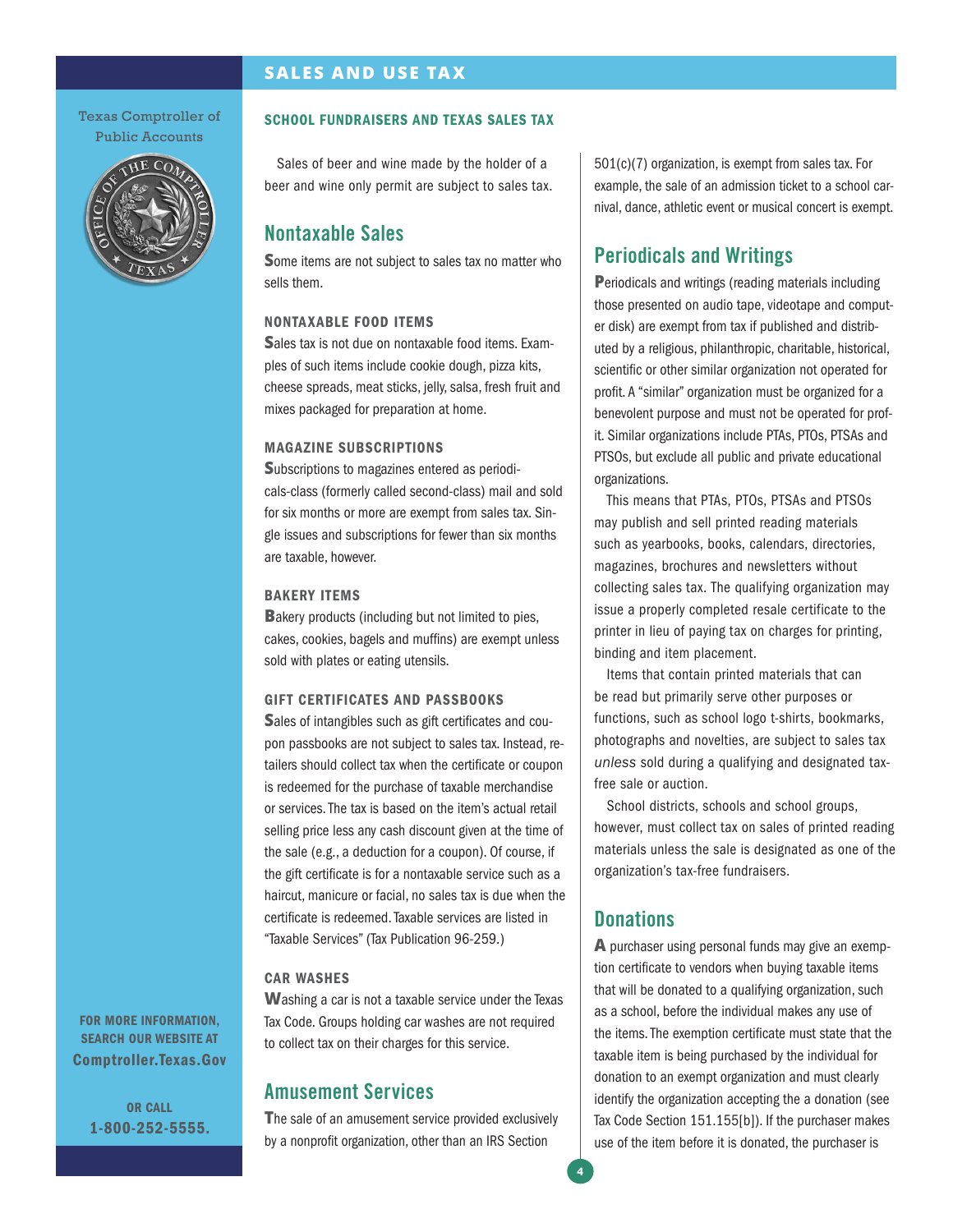#### SCHOOL FUNDRAISERS AND TEXAS SALES TAX

responsible for paying or accruing tax on the item's purchase price.

Donations (gifts) of cash or taxable items or services made to an organization are not taxable sales unless the exempt organization gives the donor a taxable item in exchange for the donation, and the item is of proportionate or equal value to the donation.

## Sales to Students

**G**enerally, other than the exemptions previously identified, schools and associated groups must collect, report and remit sales tax on taxable items that they sell or taxable services they provide to others, including sales made to students.

Schools may issue a resale certificate in lieu of paying tax to suppliers when purchasing taxable

items to sell. Schools may issue an exemption certificate in lieu of paying tax when purchasing taxable items for their use or for giving away to students or others as part of a course of instruction. A district must collect tax on the sales price of taxable items when selling them to students or to others.

For example, if a school sells uniforms, gloves and shoes to drill team members, it must collect tax on the sales unless it designates their sale as one of its two one-day tax-free sales. The school may purchase the uniforms tax-free for resale to the drill team members.

The table at the bottom of the page is a short list of examples of taxable and nontaxable sales.

#### Texas Comptroller of Public Accounts



| <b>TAXABLE</b>                                                                                                                              | <b>NONTAXABLE</b>                                                                                                      |
|---------------------------------------------------------------------------------------------------------------------------------------------|------------------------------------------------------------------------------------------------------------------------|
| Rental of tangible personal property such as<br>locks, musical instruments, calculators and<br>computers                                    | Rental of real property such as a gymnasium,<br>auditorium, library or cafeteria                                       |
| Horticultural products such as flower<br>arrangements, roses, carnations, holiday<br>greenery and poinsettias                               | Agricultural products (plants and seeds), the<br>products of which ordinarily constitute food for<br>human consumption |
| Cosmetology products such as shampoo,<br>conditioner and nail polish sold to customers                                                      | Cosmetology services such as haircuts,<br>shampoo, manicures and pedicures                                             |
| Parking permits for the general public                                                                                                      | Parking permits for public school students,<br>faculty and staff                                                       |
| Animals that do not ordinarily constitute food<br>or food products, such as hamsters, mice, cats<br>and dogs                                | Farm animals such as pigs, cows, chickens and<br>other livestock                                                       |
| Publications such as football, basketball or<br>volleyball programs                                                                         | Sales of advertising space in athletic programs,<br>yearbooks, newspapers                                              |
| Automobile repair parts (a separately stated<br>charge for parts is taxable; a separately stated<br>charge for repair labor is not taxable) | Automobile repair (a lump-sum charge for parts<br>and labor)                                                           |
| Car carpet shampooing                                                                                                                       | Car washes                                                                                                             |
| Magazines (single issue or subscription less)<br>than six months)                                                                           | Magazine subscriptions for six months or longer                                                                        |

FOR MORE INFORMATION, SEARCH OUR WEBSITE AT Comptroller.Texas.Gov